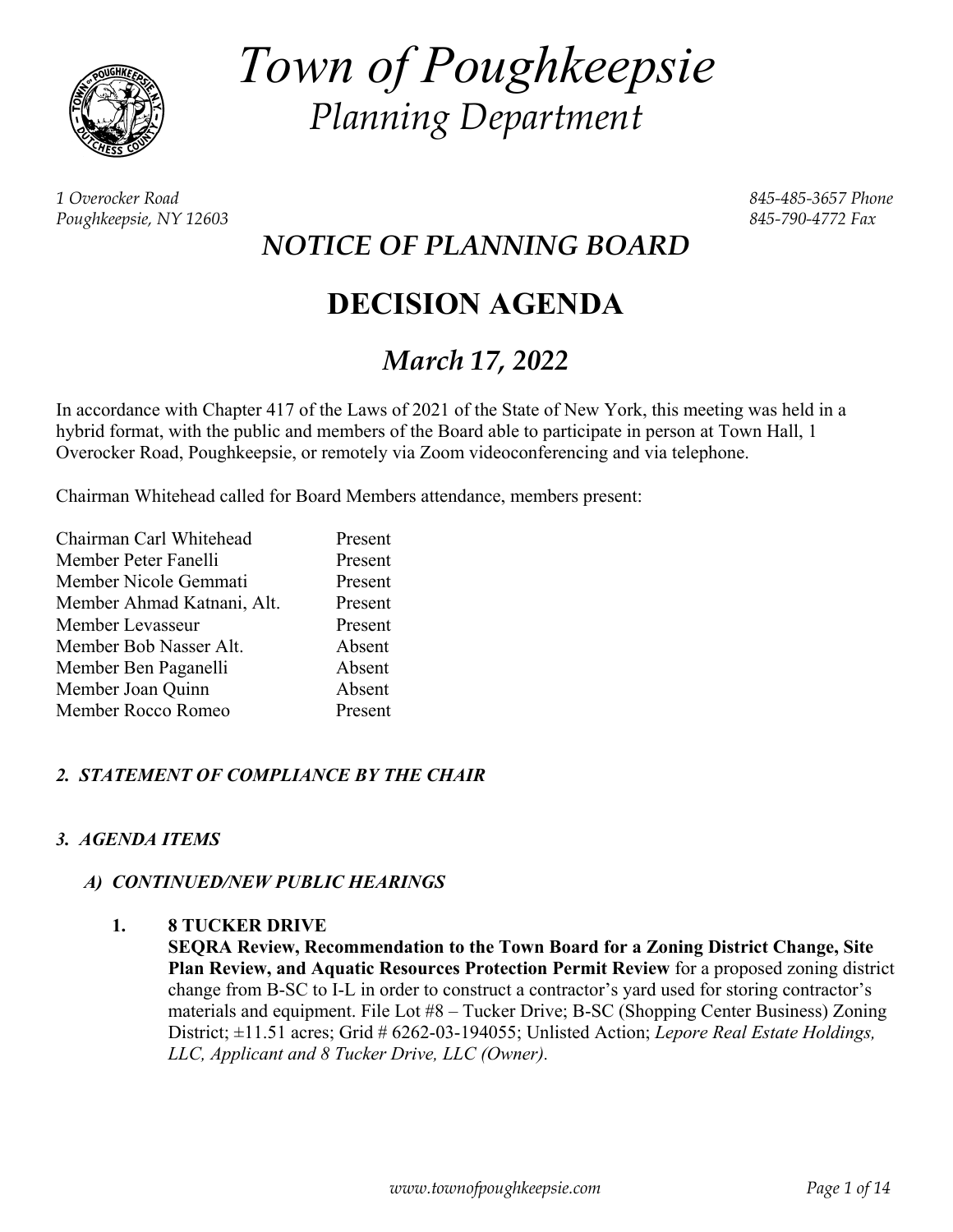A motion was made to open the public hearing.

Moved: Carl Whitehead Seconded: Nicole Gemmati Carried: 6-0

A motion was made to adjourn the public hearing to April 21, 2022.

Moved: Carl Whitehead Seconded: Nicole Gemmati Carried: 6-0

Motion that the Planning Board authorize tree felling and culvert repair work to proceed ahead of issuing a SEQR determination and site plan approval as the Town Engineer deems the work to be an emergency situation. Said tree felling and culvert repair work subject to the following:

- 1. Tree felling activity may commence prior to March 31, 2022, and thereafter is restricted between April 1 and October 1 in accordance with NYS DEC guidance.
- 2. Such tree felling activity shall be restricted to trees and proposed work within the limit of disturbance shown on plan sheet CR-1, dated February 25, 2022.

Motion that the Planning Board defer further action on this application, and direct the applicant to respond to comments, in writing, of the Planning Board and those received from Town departments and Agencies including, but not limited to, the following:

- 1. Town Planning Department comments dated March 11, 2022.
- 2. Town Engineering Department (CPL) comments dated March 10, 2022.
- 3. Town Floodplain Development Permit Administrator comments dated March 8, 2022.
- 4. Town Environmental Consultant (Aspen Environmental) comments dated March 4, 2022.
- 5. Town Building Department comments dated March 4, 2022.
- 6. Town Zoning Department comments dated March 3, 2022.
- 7. Town Sewer Department comments dated March 3, 2022.
- 8. Arlington Fire Department comments dated March 2, 2022.
- 9. Town Water Department comments dated March 2, 2022.
- 10. Town Highway Department comments dated March 1, 2022.
- 11. DC Department of Public Works comments dated February 28, 2022.
- 12. NYS Department of Environmental Conservation review.

Moved: Nicole Gemmati Seconded: Rocco Romeo Carried: 6-0

#### **2. MCDONALD'S – 2585 SOUTH ROAD**

**Site Plan Review and Architectural Review** for a proposed free-standing McDonald's restaurant with an accessory side-by-side drive-thru with associated landscaping, parking, and site improvements. 2585 South Road; B-SC (Shopping Center Business) Zoning District and the Waterfront District 2 (WD2) Zoning District; ±26.427 acres; Grid # 6060-02-968700; Unlisted Action; *McDonald's Corporation (Applicant) and Mid-Hudson Associates, LLC (Owner).*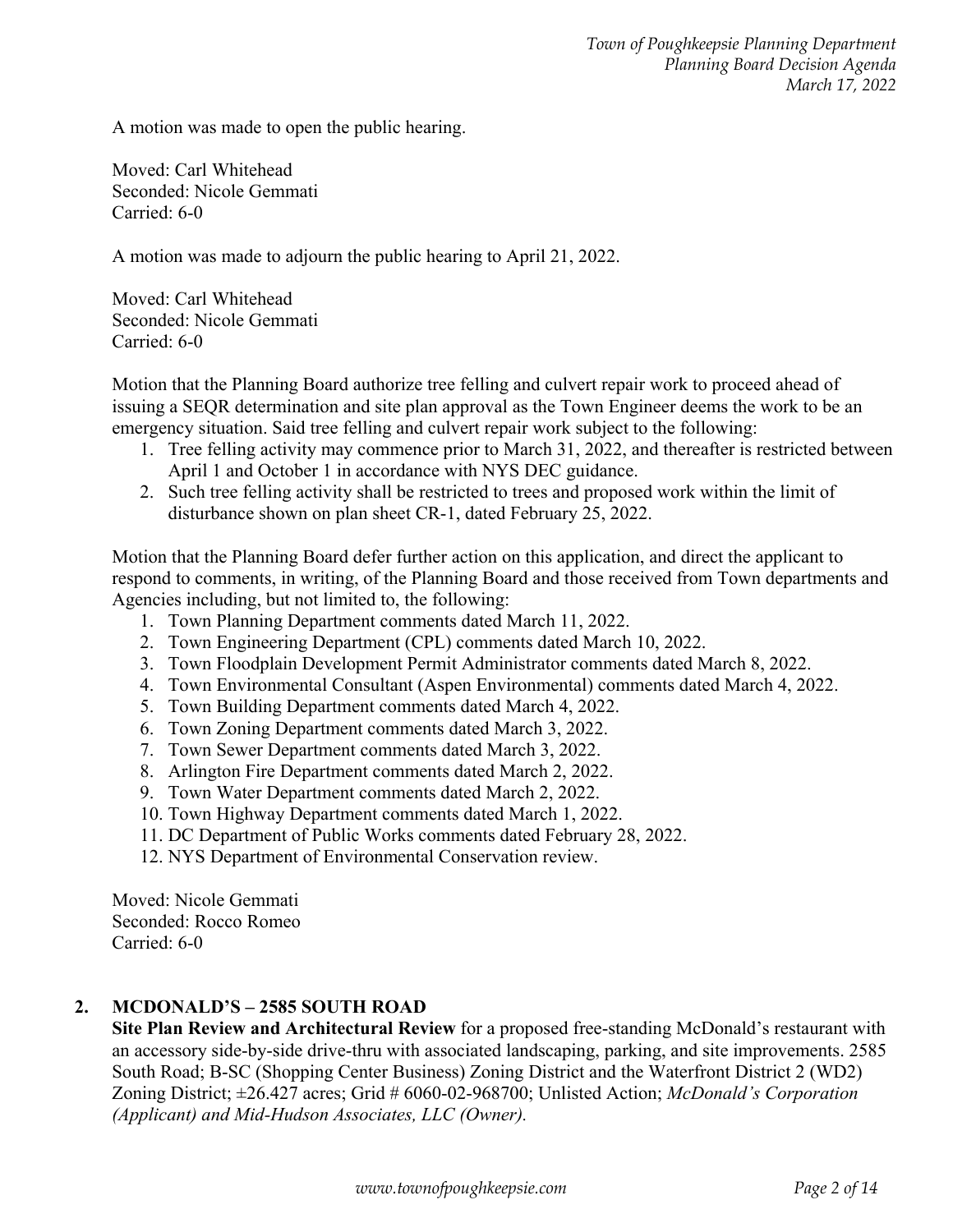A motion was made to open the public hearing.

Moved: Carl Whitehead Seconded: Nicole Gemmati Carried: 6-0

A motion was made to close the public hearing.

Moved: Carl Whitehead Seconded: Nicole Gemmati Carried: 6-0

A motion was made that the Planning Board grant conditional site plan approval for McDonald's – 2585 South Road Site Plan, subject to the following:

Respond to comments of the Planning Board and those received from Town departments and Agencies and said response to be reviewed by the Planning Department as to adequacy and completeness, inclusive of, but not limited to, the following:

- 1. Town Planning Department comments dated March 11, 2022.
- 2. Town Sewer Department comments dated March 9, 2022.
- 3. Town Engineering Department comments dated March 9, 2022.
- 4. Town Traffic Engineer (JMC) comments dated March 7, 2022.
- 5. Arlington Fire Department comments dated March 1, 2022.
- 6. Town Water Department comments dated March 1, 2022.
- 7. Town Zoning Department comments dated February 28, 2022.
- 8. Town Building Department comments dated February 24, 2022.
- 9. DC Department of Behavioral and Community Health review.
- 10. NYS Department of Transportation review.

Moved: Nicole Gemmati Seconded: Rocco Romeo Carried: 6-0

A motion was made to accept architectural review as presented.

Moved: Carl Whitehead Seconded: Nicole Gemmati Carried: 6-0

#### **3. GUARDIAN SELF-STORAGE – LOVE ROAD**

**SEQRA Review, Special Use Permit Review, Site Plan Review, Floodplain Development Permit Review, and Architectural Review** for a proposed 71,200 square foot, climate-controlled storage facility with associated parking and other site improvements. 20-50 Love Road; B-H (Highway Business) Zoning District; ± 4.59 acres; Grid # 6261-01-187898; Type 1 Action; *Guardian Self Storage East, LLC (Applicant) and Herbert Redl (Owner).*

A motion was made that the Planning Board open the public hearing.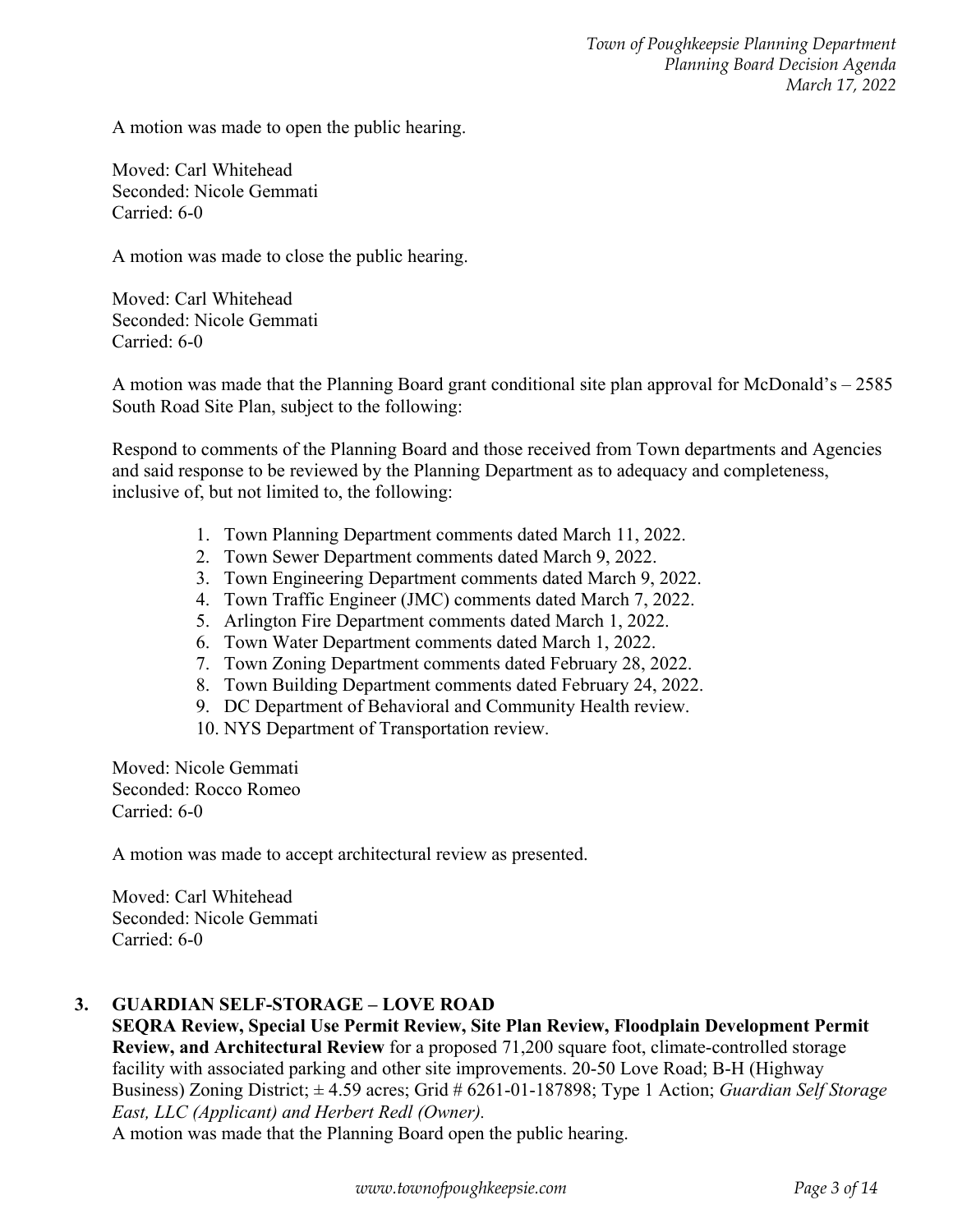Moved: Nicole Gemmati Seconded: Rocco Romeo Carried: 6-0

A motion was made that the Planning Board adjourn the public hearing to May 19, 2022.

Moved: Carl Whitehead Seconded: Nicole Gemmati Carried: 6-0

A motion was made that the Planning Board defer action on this application, and direct the applicant to respond to comments, in writing, of the Planning Board and those received from Town departments and Agencies including, but not limited to, the following:

- 1. Town Planning Department comments dated March 11, 2022.
- 2. Town Engineering Department comments dated March 10, 2022.
- 3. Town Sewer Department comments dated March 9, 2022.
- 4. Town Floodplain Permit Administrator comments dated March 8, 2022.
- 5. Town Water Department comments dated March 3, 2022.
- 6. Arlington Fire Department comments dated March 2, 2022.
- 7. Town Highway Department comments dated March 2, 2022.
- 8. Town Zoning Department comments dated March 1, 2022.
- 9. Town Environmental Consultant (Aspen) comments dated February 28, 2022.
- 10. Town Building Department comments dated February 24, 2022.
- 11. DC Department of Behavioral and Community Health comments dated January 7, 2022.
- 12. DC Department of Public Works comments dated December 22, 2021.
- 13. DC Department of Planning and Development comments dated December 20, 2021.
- 14. NYS Department of Transportation review.
- 15. NYS Department of Environmental Conservation review.
- 16. Planning Board comments:
	- a. Engage NYSDOT about the fence along Route 44.

Moved: Nicole Gemmati Seconded: Rocco Romeo Carried: 6-0

#### **4. VASSAR COLLEGE-KENYON HALL PARKING LOT**

**SEQRA Review and Site Plan Public Hearing** for proposed construction of  $\pm$  42 parking spaces and associated walks, landscaping and lighting on a gravel parking/staging area of + 0.65 acre north of Kenyon Hall. 124 Raymond Avenue; Zoned I-N (Institutional) District; 255.89 acres; Grid # 6261-03- 100450; Unlisted Action; *Vassar College, Applicant and Owner.*

A motion was made to open the Public Hearing.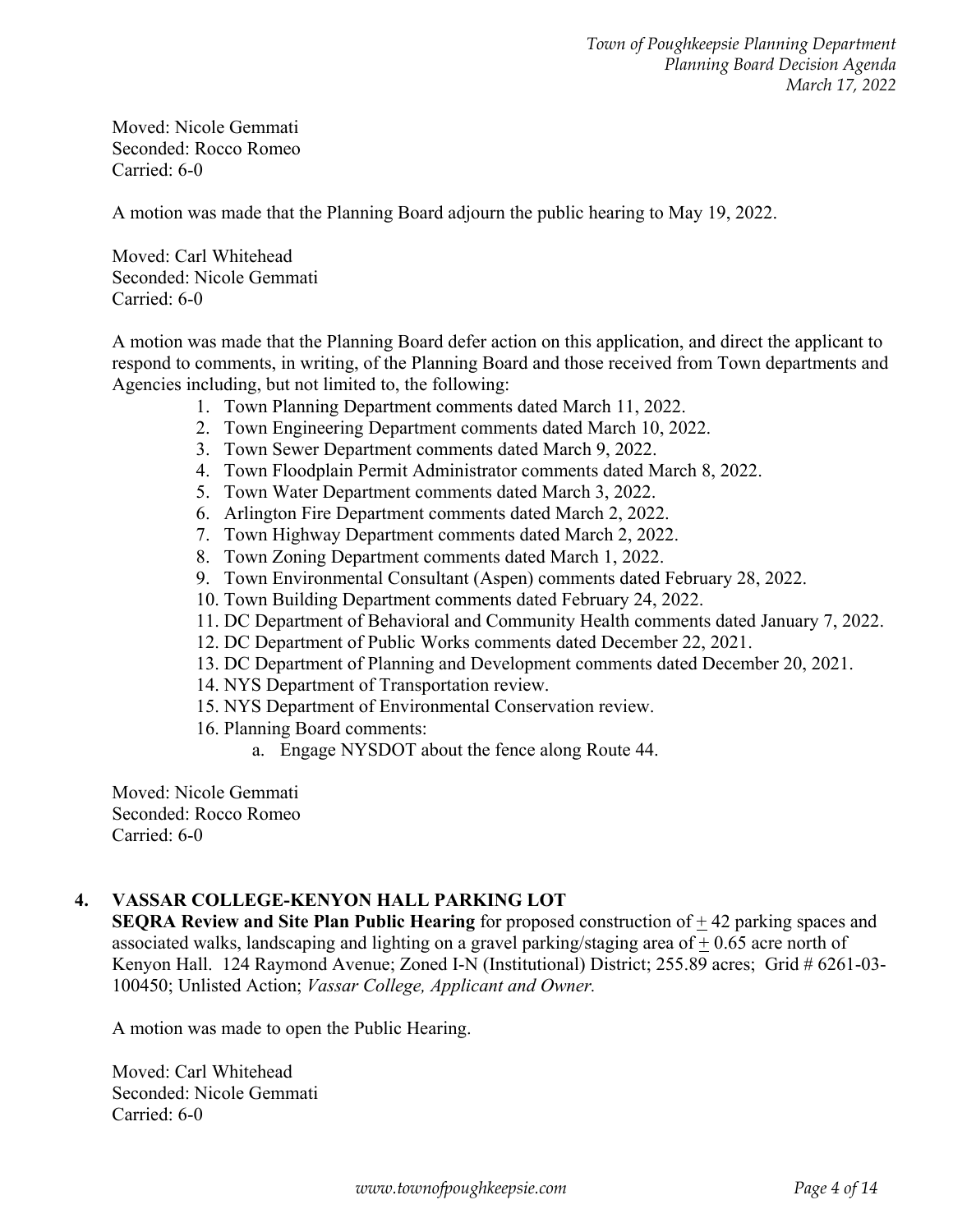Motion was made to close the Public Hearing.

Moved: Carl Whitehead Seconded: Nicole Gemmati Carried: 6-0

A motion was made that the Planning Board determine it is the lead agency as the only involved agency identified for environmental review of this project as an Unlisted action for SEQRA review, and determine that the Vassar College-Kenyon Hall Parking Lot Site Plan will not have a significant adverse effect on the environment, and that no environmental impact statement will be required for the reasons set forth in the SEQRA Negative Declaration for an Unlisted action dated March 17, 2022.

Moved: Nicole Gemmati Seconded: Rocco Romeo Carried: 6-0

A motion that the Planning Board grant conditional site plan approval for the Vassar College-Kenyon Hall Parking Lot Site Plan, subject to the following:

Respond to comments of the Planning Board and those received from Town departments and Agencies, said responses to be reviewed by the Planning Department as to adequacy and completeness, inclusive of but not limited to the following:

- 1. Town Planning Department's comments dated March 8, 2022.
- 2. Town Assistant Engineer's comments dated March 10, 2022.
- 3. Aspen Environmental's comments dated March 10, 2022.
- 4. Town Zoning Department's comments dated March 7, 2022.
- 5. Town Water Department's review and approval of final plans.
- 6. Town Sewer Department's comments dated March 9, 2022.
- 7. Town Building Department's review and approval of final plans.
- 8. Arlington Fire District's review and approval of final plans.
- 9. Town Police Department's comments dated December 9, 2021.
- 10. Dutchess County Department of Planning's review.
- 11. Standard conditions of approval:
	- a. Approval of the Department of Planning and the Town Engineer of the proposed final design drawings for the project.
	- b. The applicant shall pay the cost of all required fees, including but not limited to application, review and construction inspection fees pursuant to Chapters 105 and 106 of the Town Code, prior to the Chairman's signature. Prior to Chairman's signature all review fees shall be paid, and all required inspection fees shall be established.
	- c. With the exception of plan changes required by the Planning Department and other governmental agencies, and field changes as approved by the Director of Municipal Development, any modification to the approved plans shall receive the prior approval of the Planning Board before commencement of construction or commencement of the use.
	- d. This Site Plan Approval shall be void if construction is not started within one (1) year of the date of Planning Board approval, and completed within two (2) years of the date of such approval. Prior to its expiration, the site plan approval may be renewed by request of the applicant for up to two (2) additional ninety (90) day periods. The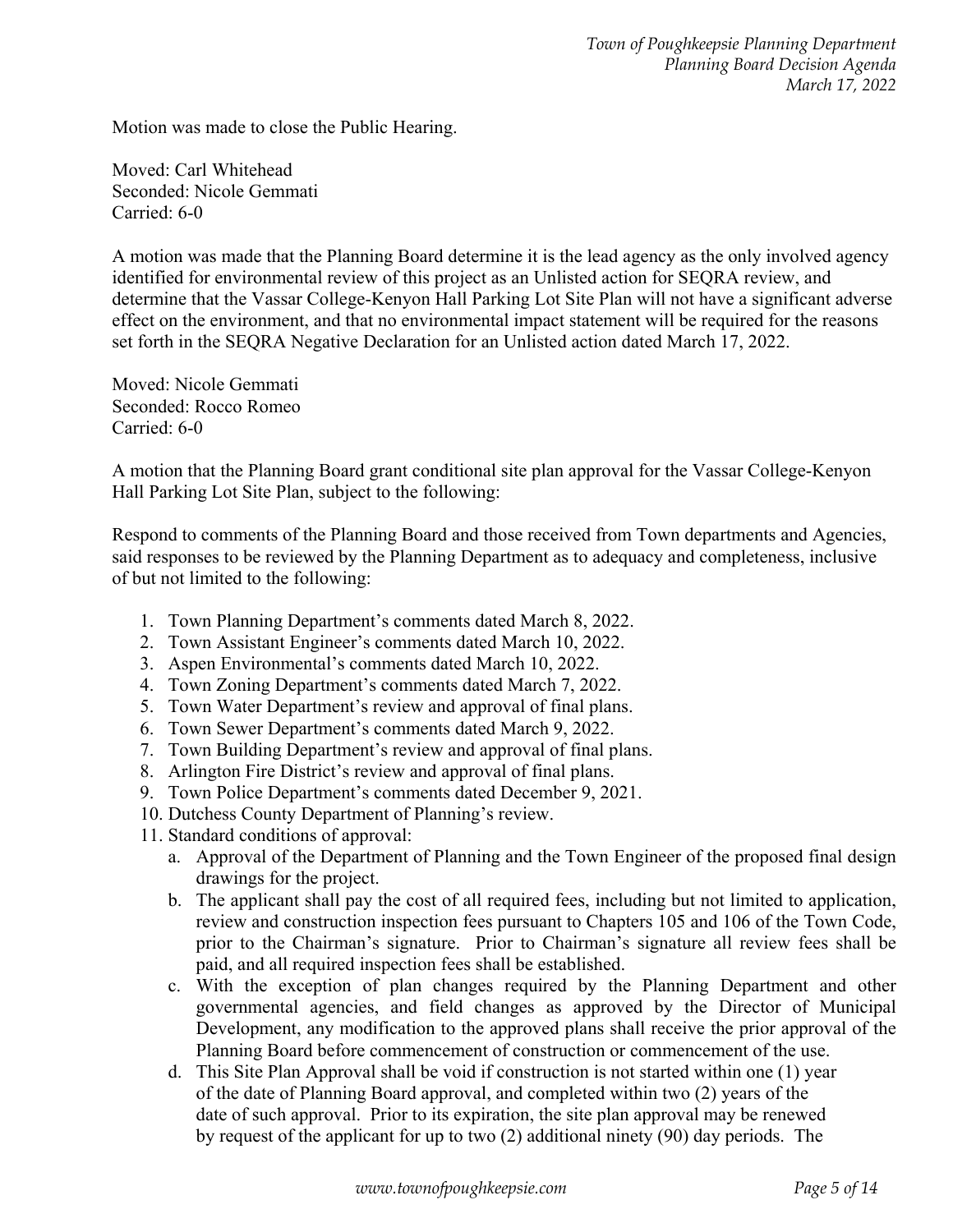applicant shall receive no notice of the pending expiration and it is the sole responsibility of the applicant to renew the Site Plan Approval prior to its expiration.

- 12. Comments of the Planning Board meeting, including but not limited to the following:
	- a. Show additional tree removal area on plans as discussed at the meeting including the additional quantified disturbance area estimated by LRC to be total 0.75 acre.
	- b. Show landscape screening for residential buffer area, of 7-8' evergreens approximately 5-6' on center, subject to staff review.
	- c. If northern boundary fence is on Vassar property, repair it if possible.
	- d. Eliminate "Project Area" changes that are not part of the proposed project.

Moved: Nicole Gemmati Seconded: Rocco Romeo Carried: 6-0

A motion was made that the Planning Board approve site tree felling activity consistent with approved bat mitigation prior to an approved Site Plan, expressly subject to the following:

- 1. Tree felling activity may commence prior to March 31, 2022, and thereafter is restricted between April 1 and October 1 in accordance with NYS DEC guidance.
- 2. Prior to Chairman's signature of an approved Site Plan, site clearing activity is restricted to tree felling only; such activity shall not include relocation or removal of trees or brush, the use of heavy equipment, or any ground disturbance.
- 3. Such tree felling activity shall be restricted to the project area as shown on Demolition Plan DM-1 revised dated 2/22/22 and as proposed by LRC Group correspondence regarding tree cutting restrictions dated 2/22/22 (received 3/9/22), to be updated prior to any activity to show additional +0.10 acre tree removal east of the building as discussed at the meeting.

Moved: Nicole Gemmati Seconded: Rocco Romeo Carried: 6-0

## **5. STORE SPACE**

**SEQRA Review, Special Use Permit Review, Site Plan Review, and Architectural Review** for the proposed development of a three (3)-story climate controlled self-storage building with a footprint of  $\pm$ 41,257 square feet with related parking, utilities, landscaping, and stormwater management. 5-16 Budget Drive and 6 Violet Avenue (Town of Poughkeepsie); I-H (Heavy Industrial) Zoning District (Town of Poughkeepsie); Parker Avenue (City of Poughkeepsie); G-RM, Gateway Mixed-Use Residential (City of Poughkeepsie); ±2.93 acres, ±1.31 acres, and ±0.77 acres; Grid #'s 6162-10-463586 (Town), 6162-10- 436570 (Town), and 6162-48-428562 (City); Type 1 Action; Storage Cap Poughkeepsie, LP *(Applicant)* and Barbara Mesuda, Inc. *(Owner)*.

A motion was made to open the public hearing.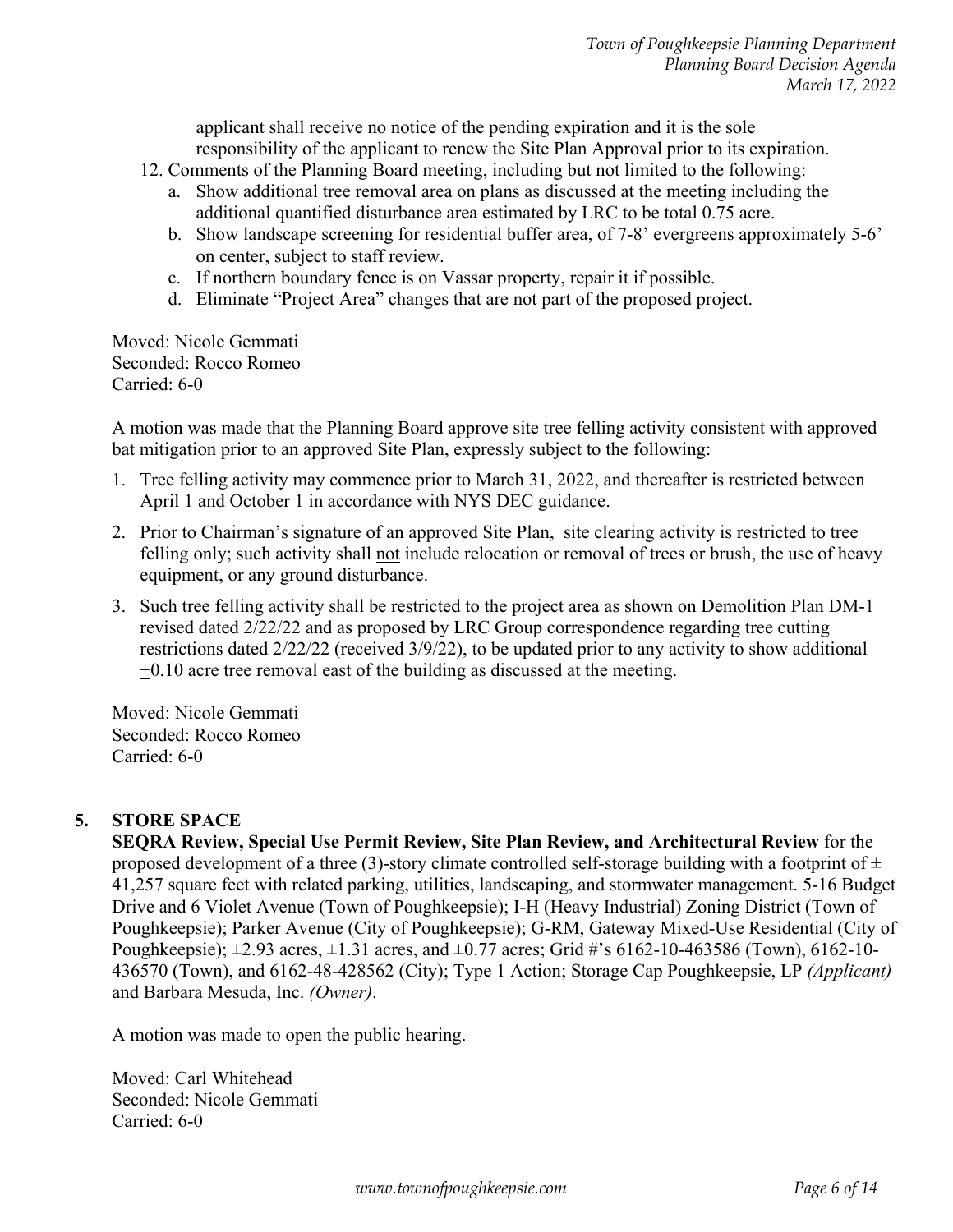A motion was made to adjourn the public hearing to April 21, 2022.

Moved: Carl Whitehead Seconded: Nicole Gemmati Carried: 6-0

A motion was that the Planning Board defer further action on this application, pending establishment of a Lead Agency, and direct the applicant to respond to comments, in writing, of the Planning Board and those received from Town departments and Agencies including, but not limited to, the following:

- 1. Town Planning Department comments dated March 11, 2022.
- 2. Town Sewer Department comments dated March 9, 2022.
- 3. Town Engineering Department comments dated March 9, 2022.
- 4. Fairview Fire District comments dated March 8, 2022.
- 5. Town Zoning Department comments dated March 7, 2022.
- 6. Town Water Department comments dated March 2, 2022.
- 7. Town Building Department comments dated February 24, 2022.
- 8. Town Environmental Consultant (Aspen) comments dated February 24, 2022.
- 9. DC Department of Behavioral and Community Health comments dated February 15, 2022.
- 10. DC Department of Planning and Development comments dated January 28, 2022.
- 11. DC Department of Public Works comments (LA consent) dated January 25, 2022.
- 12. NYS Department of Transportation review.
- 13. NYS Department of Environmental Conservation review.
- 14. City of Poughkeepsie Planning Department review.
- 15. Planning Board comments:
	- a. Potential for additional landscaping/screening between building and residential properties.
	- b. Potential to relocate the proposed refuse area.
	- c. Evaluate proposed lighting within the building.
	- d. Architecture re-evaluate use of red panels.

Moved: Nicole Gemmati Seconded: Rocco Romeo Carried: 6-0

#### **6. WILTSE ESTATES LOT 19 SUBDIVISION**

**SEQR Review and Preliminary (Major) Subdivision Hearing** for a proposed subdivision of Wiltse Estates Subdivision Lot #19 with existing dwelling and septic system, to create three new residential lots, and a utility easement over Lot #54 to access central sewer, subject to sewer tenancy approval by the Town Board. 29 Wiltse Lane and Edwin Road; Zoned R-20 (Residence Single Family 20,000 SF) District; ± 10.4 acres; Grid # 6262-04-610315 & -603278; Unlisted Action; *Celeste Wiltse, Applicant and Owner.*

A motion was made to open the public hearing.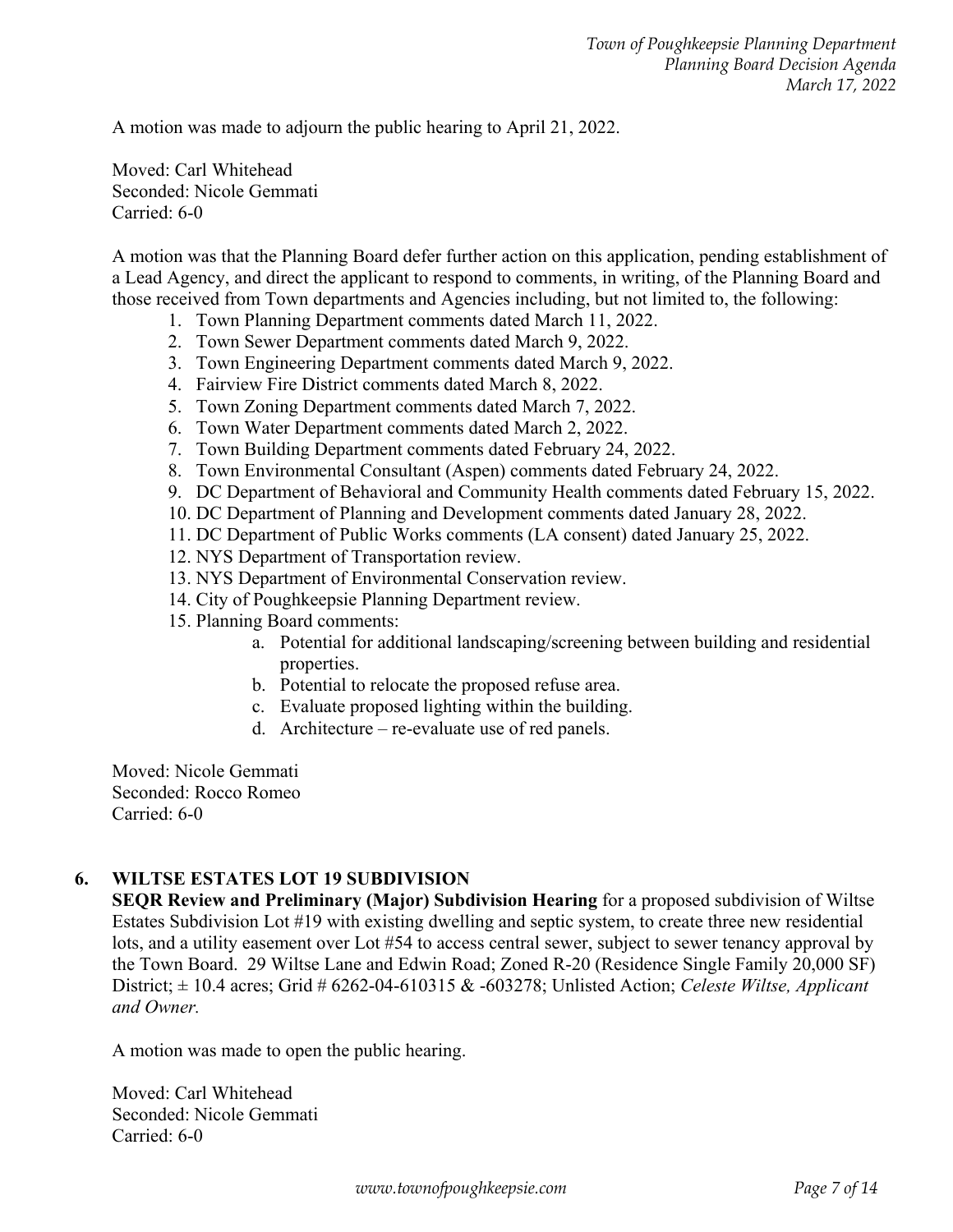A motion was made to adjourn the public hearing to May 19, 2022.

Moved: Carl Whitehead Seconded: Nicole Gemmati Carried: 6-0

A motion was made that the Planning Board defer further action on this application subject to the following:

 Respond to comments of the Planning Board and those received from Town departments and Agencies, said responses to be reviewed by the Planning Department as to adequacy and completeness, including but not limited to the following:

- 1. Town Planning Department comments dated March 9, 2022.
- 2. Town Engineer comments dated March 10, 2022.
- 3. Zoning Administrator's comments dated March 1, 2022.
- 4. Water Department's comments dated March 2, 2022.
- 5. Sewer Department's comments dated March 3, 2022.
- 6. Building Department's review and approval of final plans.
- 7. Arlington Fire District's comments dated March 1, 2022.
- 8. Dutchess County Department of Behavioral and Community Health approval of plans prior to Chairman's signature.
- 9. Dutchess County Agricultural and Farmland Protection Board's comments dated March 5, 2022.
- 10. Comments of the Planning Board meeting, including but not limited to the following: Address proposed sewer through the tree preservation area; meet with staff.

 Moved: Nicole Gemmati Seconded: Rocco Romeo Carried: 6-0

## **7. ARLINGTON FARMS – MALABAR REALTY LLC**

**SEQR Review, Special Use Permit, Site Plan and Architectural Review** for proposed demolition of the existing structures on the site and the construction of a one-story gas station-convenience store (3,400 SF), gas canopy with eight gasoline filling positions, and other site improvements. 798-802 Dutchess Turnpike; Zoned B-H (Highway-Business) District; 0.81 +/- acre; Grid #s 6262-04-571014; SEQRA Negative Declaration adopted February 19, 2015, conditional Site Plan approval granted December 17, 2015 (expired); *Malabar Realty, LLC, Owner. TO BE ADJOURNED* 

Motion was made that the Planning Board adjourn the Public Hearing to April 21, 2022.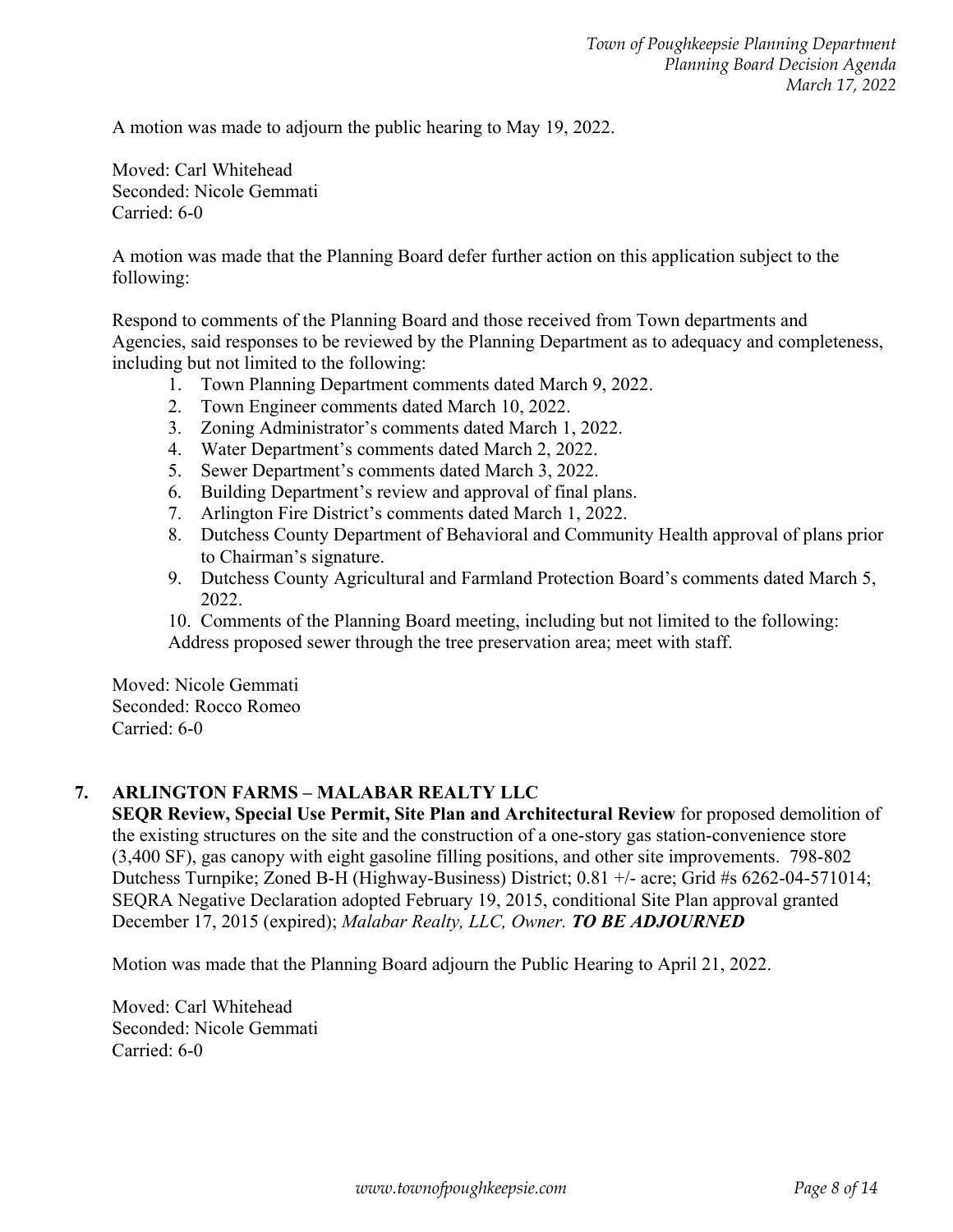#### **8. STEWART'S SHOPS – 2245 SOUTH ROAD**

**Special Use Permit Review and Site Plan Review** for the construction of a new 3,696 square foot Stewart's Shop and a 2,440 square foot self-service gasoline canopy and fueling area. 2245 South Road; Zoned BH (Highway Business); ±0.949 acres; Grid # 6159-01-249880; Unlisted Action; *Stewart's Ice Cream, Co., Inc., Owner. TO BE ADJOURNED* 

Motion was made that the Planning Board adjourn the Public Hearing to April 21, 2022.

 Moved: Carl Whitehead Seconded: Nicole Gemmati Carried: 6-0

#### *B) MOTION TO ALLOW PUBLIC COMMENT ON REMAINING AGENDA ITEMS Comments limited to three (3) minutes.*

 Moved: Carl Whitehead Seconded: Nicole Gemmati Carried: 6-0

#### *MOTION TO END PUBLIC COMMENT SESSION.*

 Moved: Carl Whitehead Seconded: Nicole Gemmati Carried: 6-0

#### *C) PLAN REVIEWS*

#### **1. MARIST COLLEGE DYSON CENTER ADDITION**

**Re-approval** for a previously approved complete renovation of the existing Dyson Center involving an addition to the south face of the existing structure and the addition of a full floor, resulting in a 4-story 107,351 gross square foot building. 1 John Winslow Drive; Zoned IN (Institutional) and WD-1 (Water District-1); ± 20.28 acres; Grid #6062-02-890825; Unlisted Action; *Marist College, Owner.* 

A motion was made that the Planning Board waive the public hearing for Marist College Dyson Center Addition Site Plan Re-approval per Town Code §210-151(L).

Moved: Nicole Gemmati Seconded: Rocco Romeo Carried: 6-0

A motion was made that the Planning Board hereby determine that Marist College Dyson Center Addition Site Plan Re-approval would not have a significant adverse impact on the environment, and that no environmental impact statement will not be required for the reasons set forth in the attached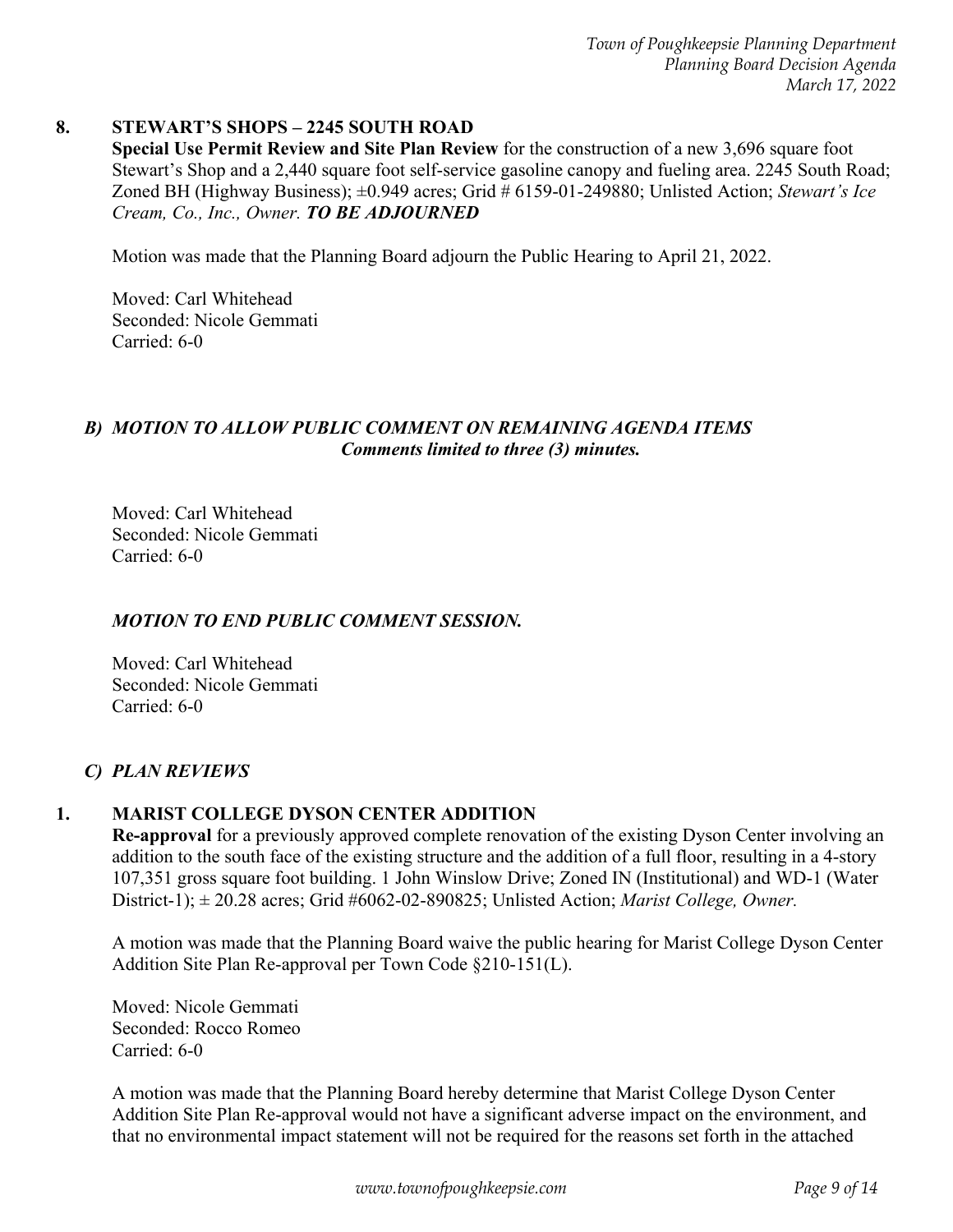resolution "Determination of Non-Significance – Negative Declaration dated April 30, 2020, now dated March 17, 2022.

Moved: Nicole Gemmati Seconded: Rocco Romeo Carried: 6-0

A motion was made that the Planning Board determine that the Marist College Dyson Center Addition Site Plan Re-approval is consistent with the Town of Poughkeepsie's approved Local Waterfront Revitalization Program.

Moved: Nicole Gemmati Seconded: Rocco Romeo Carried: 6-0

A motion was made that the Planning Board grant conditional site plan re-approval for Marist College Dyson Center Addition Site Plan, as depicted on the plan set dated March 23, 2020, and last revised before this submission on July 24, 2020, and signed by the Chairman on September 8, 2020 subject to the following:

Respond to comments of the Planning Board and those received from Town departments and Agencies and said response to be reviewed by the Planning Department as to adequacy and completeness, inclusive of, but not limited to, the following:

- 1. Town Planning Department comments dated March 11, 2022.
- 2. Town Engineering Department comments dated March 8, 2022.
- 3. Fairview Fire Department comments dated March 8, 2022.
- 4. Town Zoning Department comments dated March 7, 2022.
- 5. Town Water Department comments dated March 3, 2022.
- 6. Town Sewer Department comments dated March 3, 2022.
- 7. Town Building Department comments dated March 2, 2022.

Moved: Nicole Gemmati Seconded: Rocco Romeo Carried: 6-0

A motion was made that the Planning Board grant architectural review re-approval for the Marist College Dyson Center Addition Project as depicted on the plan set with last revision date before this submission of July 24, 2020.

Moved: Nicole Gemmati Seconded: Rocco Romeo Carried: 6-0

#### **2. SHEAFE MANOR MHP**

**SEQRA Review, Waterfront Consistency Review, Lot Line Revision Review, Special Use Permit Review, and Site Plan Review** for the realignment of a property line between two existing mobile home parks; the widening and paving of existing roadways within Sheafe Manor; providing improved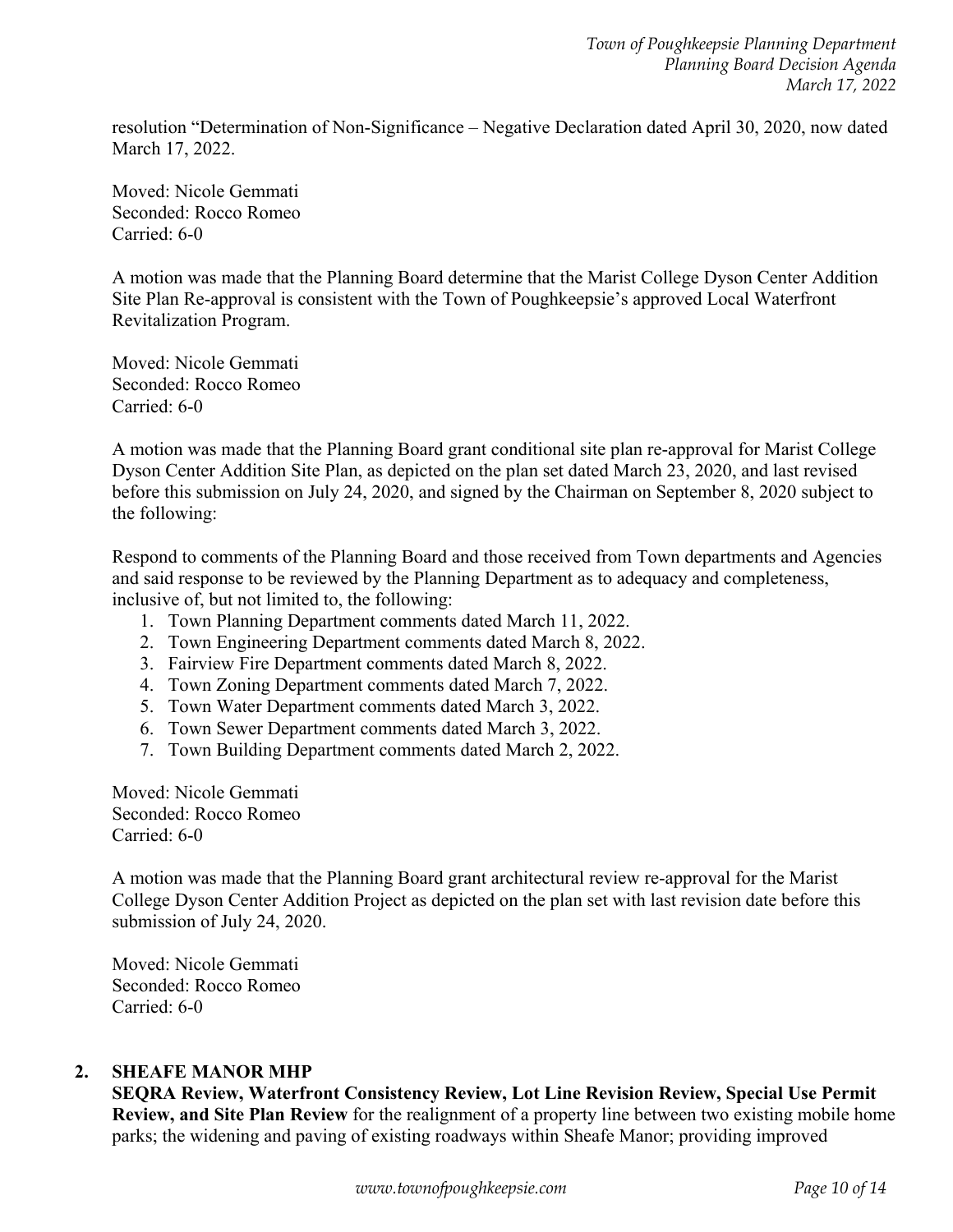circulation and maneuverability throughout by connecting Camelot Road through to Sheafe Manor Road thereby eliminating the existing dead end; providing eighteen (18) overflow parking spaces; replacing existing fencing; and placing four (4) previously approved, but not built, homes in Sheafe Manor. 589- 621 Sheafe Road; 567 Sheafe Road; R-MH (Residence, Mobile Home) Zoning District; ±29.5 acres and ±9.0 acres, respectively; Grid #'s: 6159-03-175445 and 6159-03-165380, respectively; Unlisted Action; *August Associates, Inc. (Applicant and Owner) and Camelot Village NY, LLC (Owner).*

A motion was made that the Planning Board declare its intent to be the Lead Agency to coordinate the environmental review of the proposed project as an Unlisted Action, and authorize the Planning Department's circulation of a notice of said intent dated March 17, 2022, a copy of the EAF, and a copy of the application to the identified involved agencies.

Moved: Nicole Gemmati Seconded: Rocco Romeo Carried: 6-0

A motion was made that the Planning Board defer further action on this application pending establishment of a Lead Agency, and direct the applicant to respond to comments, in writing, of the Planning Board and those received from Town departments and Agencies including, but not limited to, the following:

- 1. Town Planning Department comments dated March 11, 2022.
- 2. Town Environmental Consultant (Aspen) comments dated March 15, 2022.
- 3. Town Engineering Department comments dated March 9, 2022.
- 4. Town Sewer Department comments dated March 9, 2022.
- 5. Town Zoning Department comments dated March 8, 2022.
- 6. New Hamburg Fire Department comments dated March 7, 2022.
- 7. Town Highway Department comments dated March 2, 2022.
- 8. Town Water Department comments dated March 1, 2022.
- 9. Town Building Department comments dated February 24, 2022.
- 10. DC Department of Behavioral and Community Health review.
- 11. NYS Department of Environmental Conservation review.
- 12. Planning Board comments:
	- a. A request was made for a more natural fence color.

Moved: Nicole Gemmati Seconded: Rocco Romeo Carried: 6-0

#### **3. DELAVERGNE AVENUE SUBDIVISION (MAJOR)**

**SEQRA Review and Preliminary Major Subdivision Review** for a major subdivision, as proposed, to include one (1) existing residential lot and six (6) new residential building lots. Infrastructure proposals include extending public water and public sewer and the development of a new road to be dedicated to the Town. 40 Delavergne Avenue; R-20 (Residence, Single-Family 20,000 SF) Zoning District; ±4.16 acres; Grid #'s: 6158-01-164655 (Town of Poughkeepsie) and 6158-09-173629 (Village of Wappingers Falls); Unlisted Action;*Adam Broder (Applicant) and Markly Wilson & Gonul Wilson (Owners).*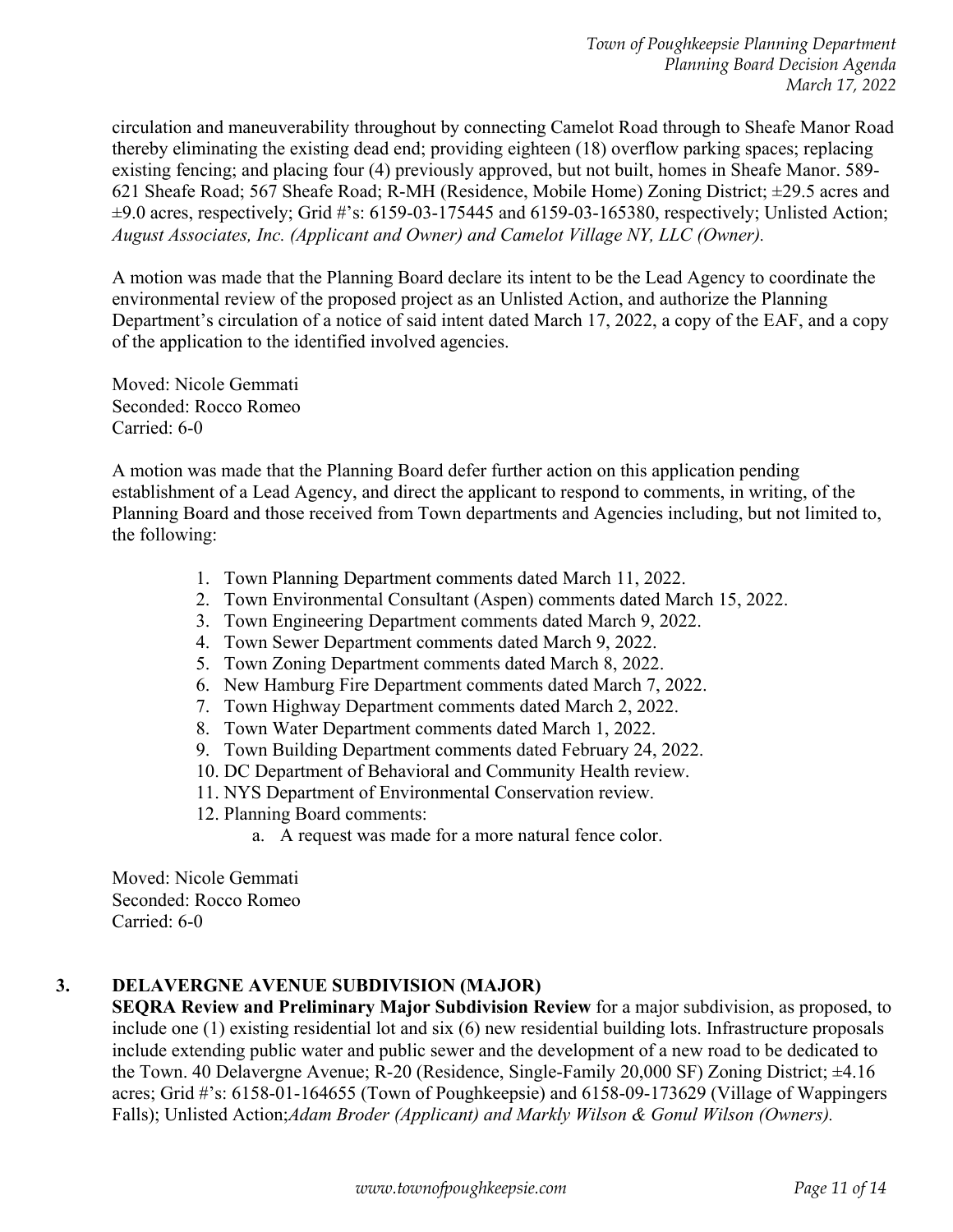A motion was made that the Planning Board defer further action on this application, and direct A motion was made that the Planning Board defer further action on this application, and direct the applicant to respond to comments, in writing, of the Planning Board and those received from Town departments and Agencies including, but not limited to, the following:

- 1. Town Planning Department comments dated March 11, 2022.
- 2. Town Zoning Department comments dated March 9, 2022.
- 3. Town Sewer Department comments dated March 9, 2022.
- 4. Town Engineering Department (CPL) comments dated March 7, 2022.
- 5. New Hamburg Fire Department comments dated March 3, 2022.
- 6. Town Highway Department March 3, 2022.
- 7. Town Water Department comments dated March 1, 2022.
- 8. Town Building Department comments dated February 24, 2022.
- 9. Village of Wappingers Falls review.
- 10. Planning Board comments:
	- a. Revisit habitat assessment documentation and provide consultation documentation with NYSDEC.
	- b. Work with Town staff and re-evaluate six (6) new lot proposal.

Moved: Nicole Gemmati Seconded: Rocco Romeo Carried: 6-0

#### **4. SOUTH HILLS COMMON**

**Tree Removal Permit Review** for a conditionally-approved project to construct four (4) multifamily, two-story buildings, containing six (6) units each, for a total of 24 units. Route 9D and Delavergne Avenue; R-M (Residence, Multifamily) Zoning District; ±6.54 acres; Grid #'s: 6158-01-261673 and 6158-01-237655; *Mid Hudson Development Corp, (Applicant and Owner).*

A motion was made that the Planning Board approve site tree felling activity consistent with approved bat mitigation prior to an approved Site Plan, expressly subject to the following:

- 1. Tree felling activity may commence prior to March 31, 2022, and thereafter is restricted between April 1 and October 1 in accordance with NYS DEC guidance.
- 2. Prior to Chairman's signature of an approved Site Plan, site clearing activity is restricted to tree felling only; such activity shall not include relocation or removal of trees or brush, the use of heavy equipment, or any ground disturbance.
- 3. Such tree felling activity shall be restricted to trees within the limit of disturbance shown on the conditionally approved Site Plan.
- 4. Prior to the commencement of any tree felling activity, a site restoration agreement shall be executed subject to Town legal approval, and a financial guarantee filed for such restoration in an amount to be approved by the Town Engineer and the Director of Municipal Development and in a form acceptable to the Town Attorney.
- 5. Applicant to stake out the area of disturbance in the field and said area to be reviewed by the Town Engineer prior to the commencement of tree felling.
- 6. Applicant to, if possible, leave a buffer of trees at the north side of the single family home located at grid number 6158-01-261673.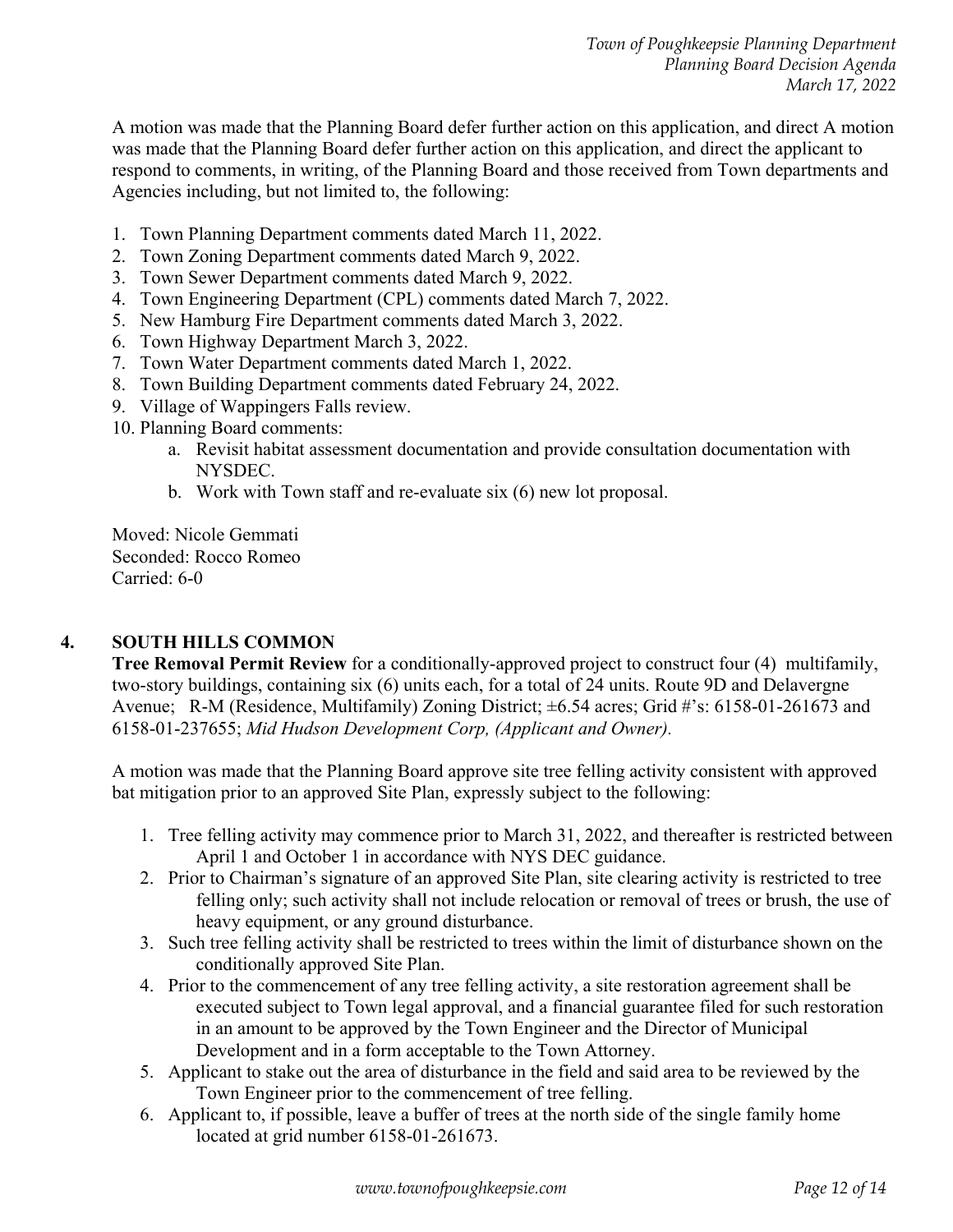Moved: Nicole Gemmati Seconded: Rocco Romeo Carried: 6-0

## **5. RAYMOND AVENUE SCHOOL PROPERTY REDEVELOPMENT**

**Tree Felling waiver and time extension,** regarding Amended Site Plan and Final Subdivision approvals as conditionally approved April 15, 2021. 25 and 31 Raymond Avenue; Zoned ATC (Arlington Town Center) District; Grid #s  $6161-12-755735 \ (\pm 6.38 \text{ acres})$  and  $6161-12-784726 \ (\pm 0.43 \text{ metres})$ acre); SEQR Negative Declaration for a Type I Action adopted 4/15/21; *Arthur May Redevelopment, LLC, Owner, (f/k/a Paz Management, Inc.).* 

A motion was made that the Planning Board approve site tree felling activity consistent with approved bat mitigation prior to an approved Site Plan, expressly subject to the following:

- 1. Tree felling activity may commence prior to March 31, 2022, and thereafter is restricted between April 1 and October 1 in accordance with NYS DEC guidance.
- 2. Prior to Chairman's signature of an approved Site Plan, site clearing activity is restricted to tree felling only; such activity shall not include the use of heavy equipment except upon paved or previously compacted surfaces, nor any ground disturbance.
- 3. Such tree felling activity shall be restricted to the project area as shown on Demolition Plan C100 revised dated 02/14/22 and as proposed by LaBella correspondence requesting a tree felling waiver dated March 4, 2022.

Moved: Nicole Gemmati Seconded: Rocco Romeo Carried: 5-0 *(Member Fanelli Recused)* 

*[Note: The approved resolution as revised above resulted from the applicant's request and Board's approval at the meeting of additional permission to cut and chip branches and brush, leaving stumps and trunks until after plan signature.]* 

A motion was made that the Planning Board grant a 1-year (365 days) time extension of conditional Final Subdivision approval from October 12, 2021 forward to October 12, 2022, and a 180-day time extension of conditional Site Plan approval from April 15, 2022 forward to October 12, 2022.

Moved: Carl Whitehead Seconded: Nicole Gemmati Carried: 5-0 *(Member Fanelli Recused)*

## **6. CHUCK E. CHEESE – 1895 SOUTH ROAD**

**Architectural Review** for facade improvements for an existing Chuck E. Cheese restaurant. 1895 South Road; Zoned SHC (South Hills Center) District;  $\pm$  72.62 acres; Grid # 6158-01-297959; Type II Action; *Nathan Payeur, Parkway Construction (Applicant Contractor) and South Hills Improvements, LLC (Owner).*